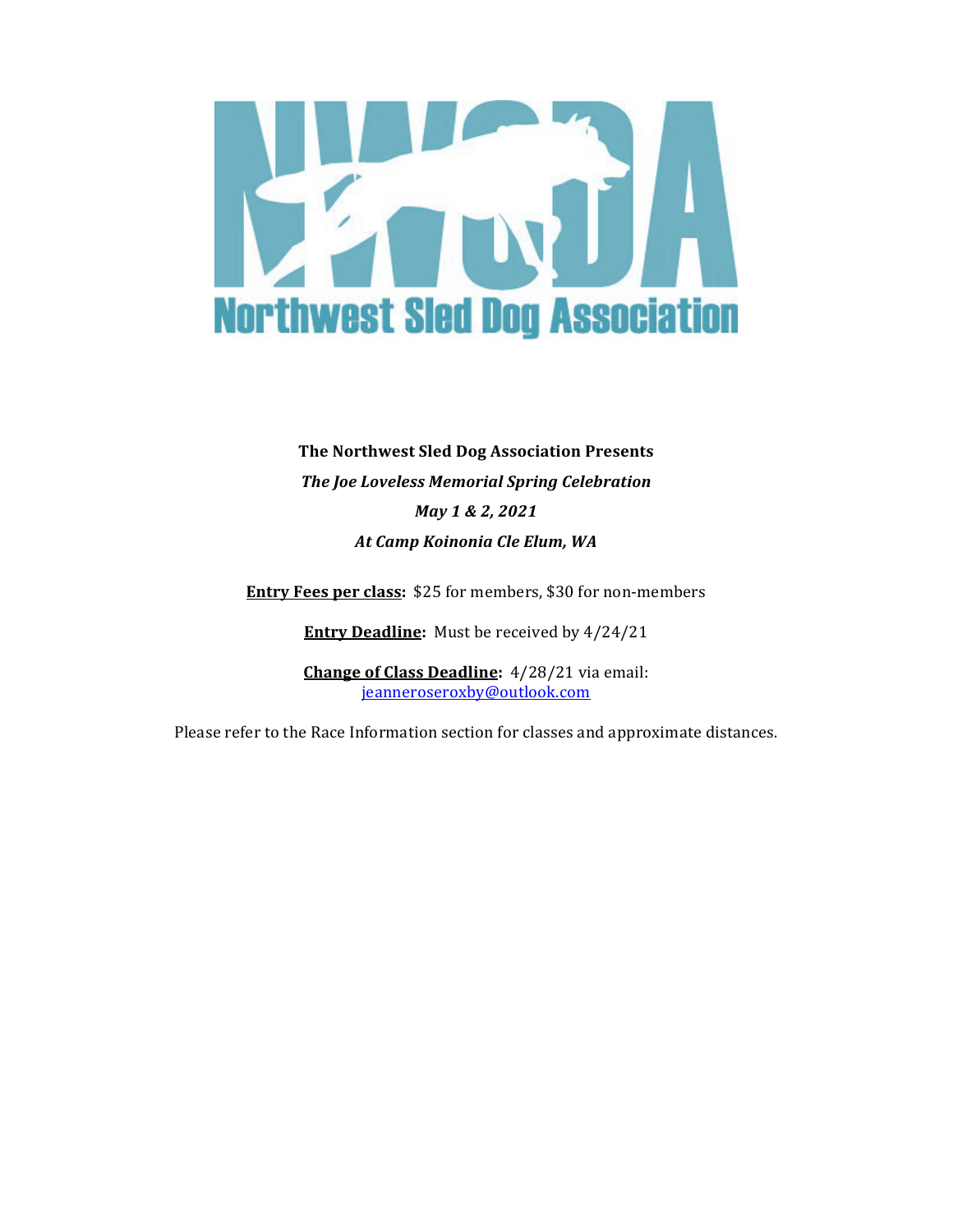## **Official Entry**

| Amount Enclosed: \$_____________ |                                                                                                                                                                                                        |
|----------------------------------|--------------------------------------------------------------------------------------------------------------------------------------------------------------------------------------------------------|
|                                  | Drivers under the age of 15 must receive permission from the NWSDA Board to<br>race. Check here and submit qualifications to Susan Scofield at<br>susanlscofield@gmail.com by the race entry deadline. |
|                                  | Check here if you have special needs and submit your request to the NWSDA Board<br>for consideration via email to Susan Scofield susanlscofield@gmail.com as soon as<br>possible.                      |
|                                  |                                                                                                                                                                                                        |

#### **Hold Harmless Agreement**

I agree to abide by the race rules supplied and enforced by NWSDA for this event and to be responsible for my conduct and the conduct of those in my party. I agree that I and those in my party will act courteously and professionally and show respect for the race site and toward all race officials and the NWSDA organization. I agree to abide by all decisions rendered by the Race Marshal. I understand that sled dog racing may be dangerous and I accept any risk involved with my participation in this event. I hold harmless NWSDA, race officials and any participating landowners for any injury to myself members of my party, my dogs or damage to my personal property that may occur at this event. I give permission to NWSDA to use any images of me or my dogs obtained at this event in any way the club deems appropriate and release any claims to compensation for such use.

Signature \_\_\_\_\_\_\_\_\_\_\_\_\_\_\_\_\_\_\_\_\_\_\_\_\_\_\_\_\_\_\_\_\_\_\_\_\_\_\_\_\_\_ Date Submitted\_\_\_\_\_\_\_\_\_\_\_\_\_\_\_\_

Mail entry form with check or money order (US funds) payable to NWSDA to:

**Jeanne Rose Roxby 6710 Lower Peoh Point Road Cle Elum, WA 98922**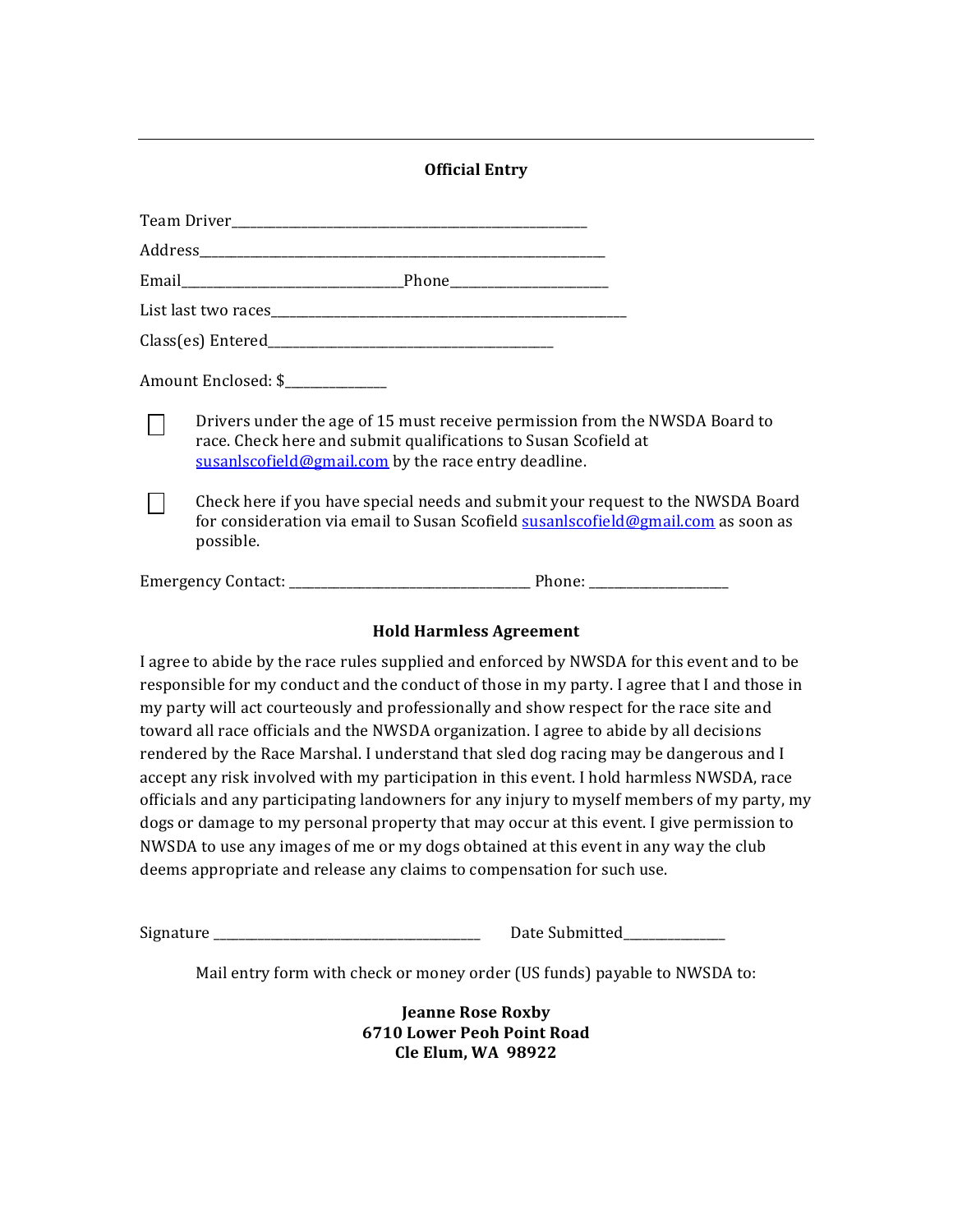#### **RACE INFORMATION**

#### **Classes Offered & Approximate Distances per Day**

- 6 Dog Sprint - 3.5 miles
- 4 Dog Sprint 2.2 miles
- 2 Dog Bikejor 2.2 miles
- 2 Dog Scooter 2.2 miles
- 1 Dog Bikejor 1.5 miles
- 1 Dog Scooter 1.5 miles
- $Canicross 1.5 miles$
- The 6 and 4 Sprint classes will run concurrently and go out first each day.
- ALL CLASSES RUNNING MORE THAN 2 DOGS ARE REQUIRED TO HAVE A MEANS TO *CARRY A DOG ON THE RIG.*
- *HELMETS REQUIRED, ALL WHEELED CLASSES!!*
- **Mandatory driver's meeting:** at race site Saturday and Sunday at 7:30 am.
- Races to begin approximately 9:00 am Saturday and 8:30 am Sunday. All classes start and finish at the Musher's Camp.
- ATV's allowed, motor off.
- Single starts, 2-minute intervals for all classes, except one minute for 1 Dog, 2 Dog & Canicross classes.
- ISDRA Dryland Race Rules apply: http://www.isdra.org/Resources\_Directory/Frame.htm
- Dogs may not compete in more than one class per day.
- Temperature cancellation or postponement at 60 degrees.
- Trail distances may be revised relative to conditions at the time of the race.
- This is a 2-day race. You must race both days to be eligible for trophies. If you wish to participate for one day only, please indicate it on your entry form.
- Race order is determined as follows:
	- The drawing for positions will be divided in half. The first half of the total mushers to enter will draw for the first half of the starting positions. The second half of the total mushers to enter will draw for the second half of the starting positions. In the event of an odd number of entries, the odd number will be included in the last half of the drawing.
	- The start order for the second or subsequent heats shall be determined by the first day's times with the first place team leaving first and the last place team leaving last.
	- At the discretion of the Race Marshal, in consideration of time and/or safety, heats may be determined with the last place team leaving first and the first place team leaving last.
- At the discretion of the Race Director and in the interest of time, the Race Director will draw, using the method described above.

## **Contact Information:**

Race Director: Larry Roxby (flyingfurs19@gmail.com) Race Marshall: Renee Lirette ( lirette\_renee@hotmail.com)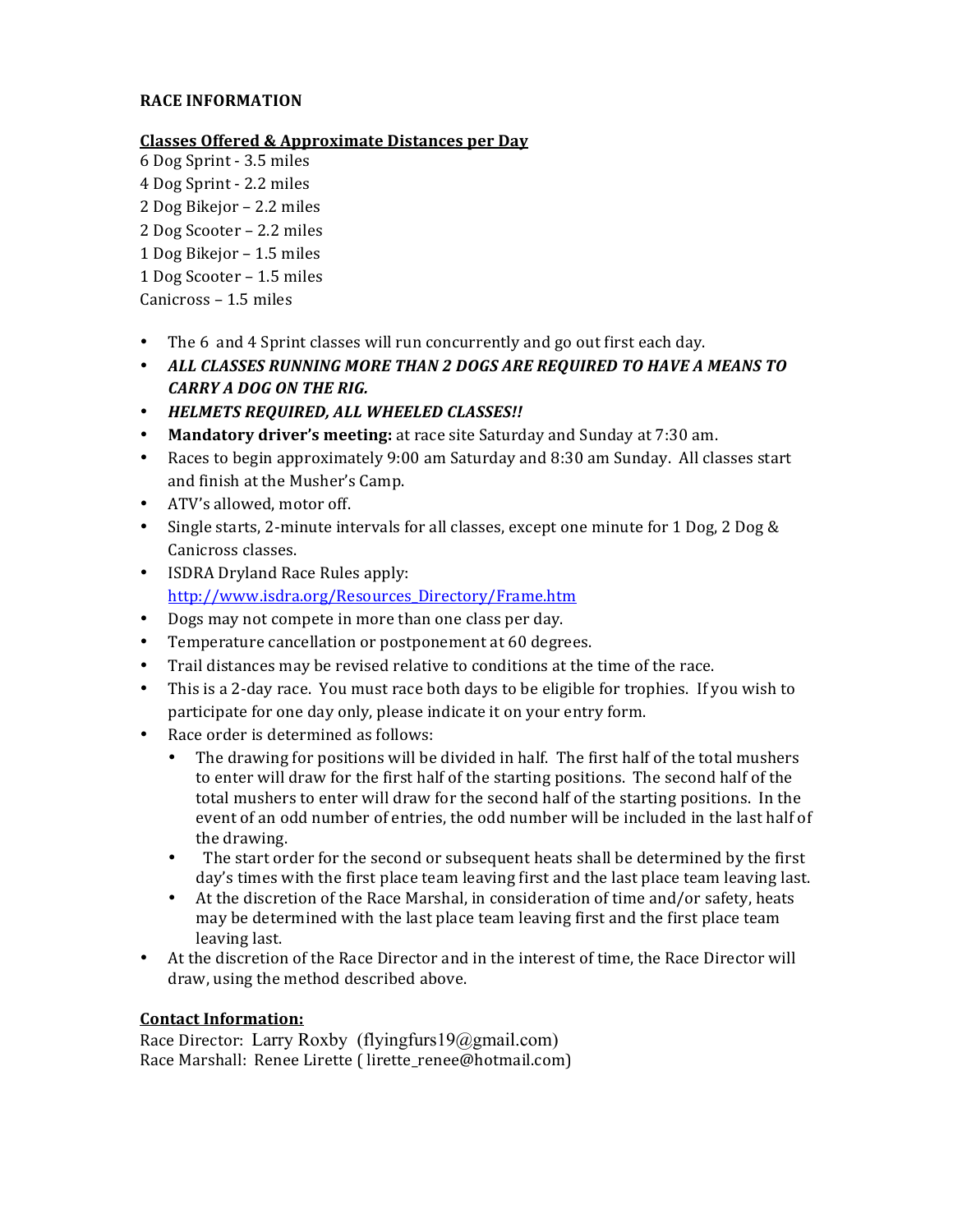#### CAMPING INFORMATION

- We have lots of room to accommodate camping, including many sites with RV hookups for power and water. Sites are first come, first serve.
- Sani-cans/Pit toilets are available at the Musher Camp. A Shower/Bath house is located a short distance from camp.
- Camping and Dog Fees are required, payable to Camp Koinonia and NWSDA respectively. Please see the payment station/box at the Bulletin Board in the Musher's Camp. These fees are separate from and in addition to race entry fees.

# ALCOHOL POLICY

NWSDA appreciates the use of the Camp K facilities and will implement an alcohol policy. Disregard of this policy will result in a warning. If you continue to ignore our request, then you will be asked to leave. The use of alcohol needs to be discreet. The drink (wine/beer/liquor) needs to be in a container that could hold any non-alcoholic beverage. There can be no carrying of wine/beer/liquor bottles to and from the campfire or to other trucks. You may not have visible alcohol containers sitting outside your truck. You will be required to take all drink containers home with you. We can never see the cans and bottles littering the ground at any time. Excessive use of alcohol will not be tolerated.

## COVID POLICY

Maintain 3-foot social distancing. No sharing of food and/or drink (no potlucks.)

## DIRECTIONS TO CAMP KOINONIA

The camp is located 25 miles east of Snoqualmie Pass, 7 miles west of Cle Elum. Take Exit 78 off I-90, Golf Course Rd. Turn south, go over the RR tracks and up the hill slightly and take 1st right onto West Nelson Siding Rd. About  $1/4$  mile the road bends to the right and the entrance to Camp K is straight ahead onto a dirt road. There will be a sign for the camp. Follow the road up the hill where it bends to the left over a bridge that goes over the irrigation canal and up another short hill. Once you see the Camp information board, turn to the right, which brings you by the camp director's house. Continue on that road which takes you into the campground. Follow the signs and trail markers.